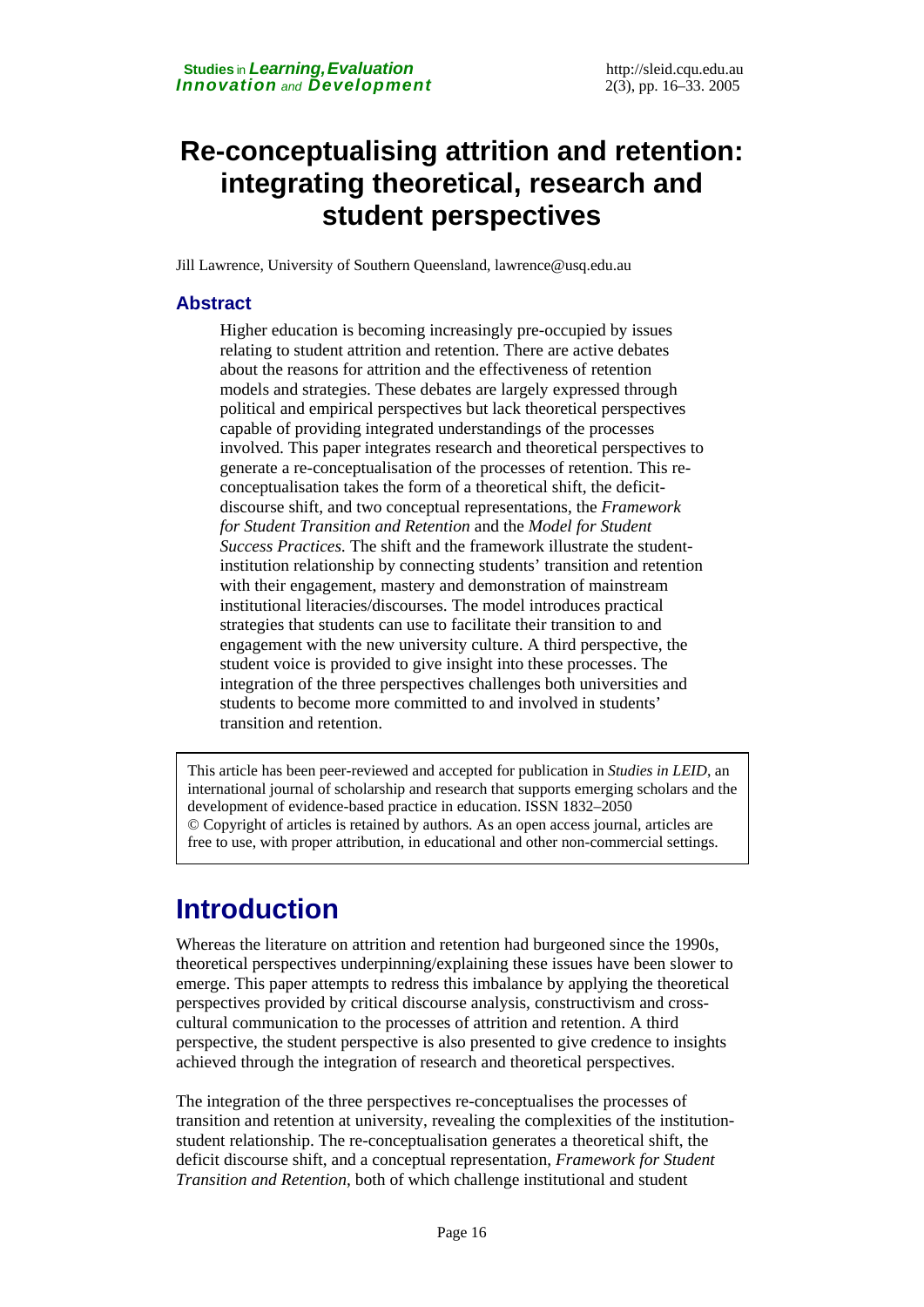practices. The institution is challenged to better understand and address issues related to transition and retention whereas students are challenged in relation to their construction of a means of engaging the university culture. The paper, again using theoretical perspectives, develops three dynamic practices which may assist students to achieve this engagement. The practices are embodied in a second conceptual representation, the *Model for Student Success Practices*. The paper also outlines the model's implications for institutional and student practices.

### *Research perspectives*

Major research on attrition/retention has been conducted over several decades, primarily in the USA (Astin, 1997; Braxton, 2000; Pascarella & Terenzini, 1991; Tinto, 1993) and Britain (Yorke, 2000) but also in Australia (McInnis, Hartley, Polesel & Teese, 2000; Walker, 2000) and New Zealand (Zepke, Leach & Prebble, 2003). Early research concentrated on attrition, the non-success or failure of students, focusing on issues related to barriers, reasons attributed for withdrawal and strategies developed to reduce increasing attrition rates (Postle, Taylor, Bull, Hallinan, Newby, Protheroe & James, 1996). More recent research has acknowledged the complexity involved in the first year experience: that involved are social and personal as well as academic transitions (Beasley, 1997; McInnis 2003). Much of the current research on retention draws on Tinto's (1975, 1987, 1993) theory of student departure which centres on the interactions between students and other individuals in the university community and how students' interpretations of these contacts affect their decisions to persist at the institution (Braxton & Hirschy, 2005). Braxton (2000 cited in Zepke, Leach & Prebble, 2003) suggests that much of this research (for example, Bean & Metzner, 1985; Braxton & Lien, 2000; Padilla, Trevino, Gonzalez & Trevino, 1997) aims to revise and improve Tinto's theories by focusing on an assimilation process—fitting the student to the institution. The research has also largely investigated these issues from the teachers' or policy makers' perspectives. It does not focus on the students themselves, or at least has done so only in response to or in tandem with other stakeholders in the environment (Postle *et al*., 1996).

There is a second emerging strand in the literature on retention. This strand goes beyond integration to investigate whether student outcomes can be improved when institutions adapt their cultures to meet their students' needs (Burton & Dowling, 2005; Kantanis, 2001; Kift & Nelson, 2005; McInnis, 2003). Zepke, Leach and Prebble (2003) argue that these theoretical directions attempt to modify integration to include adaptation, where institutions change to accommodate diverse students. In this emerging discourse, Zepke, Leach and Prebble (2003) add, student attrition is seen to be influenced by students' perceptions of how well their cultural attributes are valued and accommodated and how differences between their cultures of origin and immersion are bridged.

There are also studies which integrate the research strands on attrition/retention. Zepke, Leach and Prebble (2003), for example, have developed a matrix which focuses on student needs variables to enhance student outcomes. The matrix has, at its base, students' social and academic needs. The horizontal dimension identifies three ways in which institutional policies and actions support student success by meeting these needs, reflecting Tinto's interactive model. The first, integration, describes how student assimilation into an institution will lead to improved outcomes. The second, institutional services, outlines how institutions, through their student services, can support students' social and academic needs. The third brings together themes from an emerging discourse describing how institutional values and actions can create a learning climate that impacts on learning. It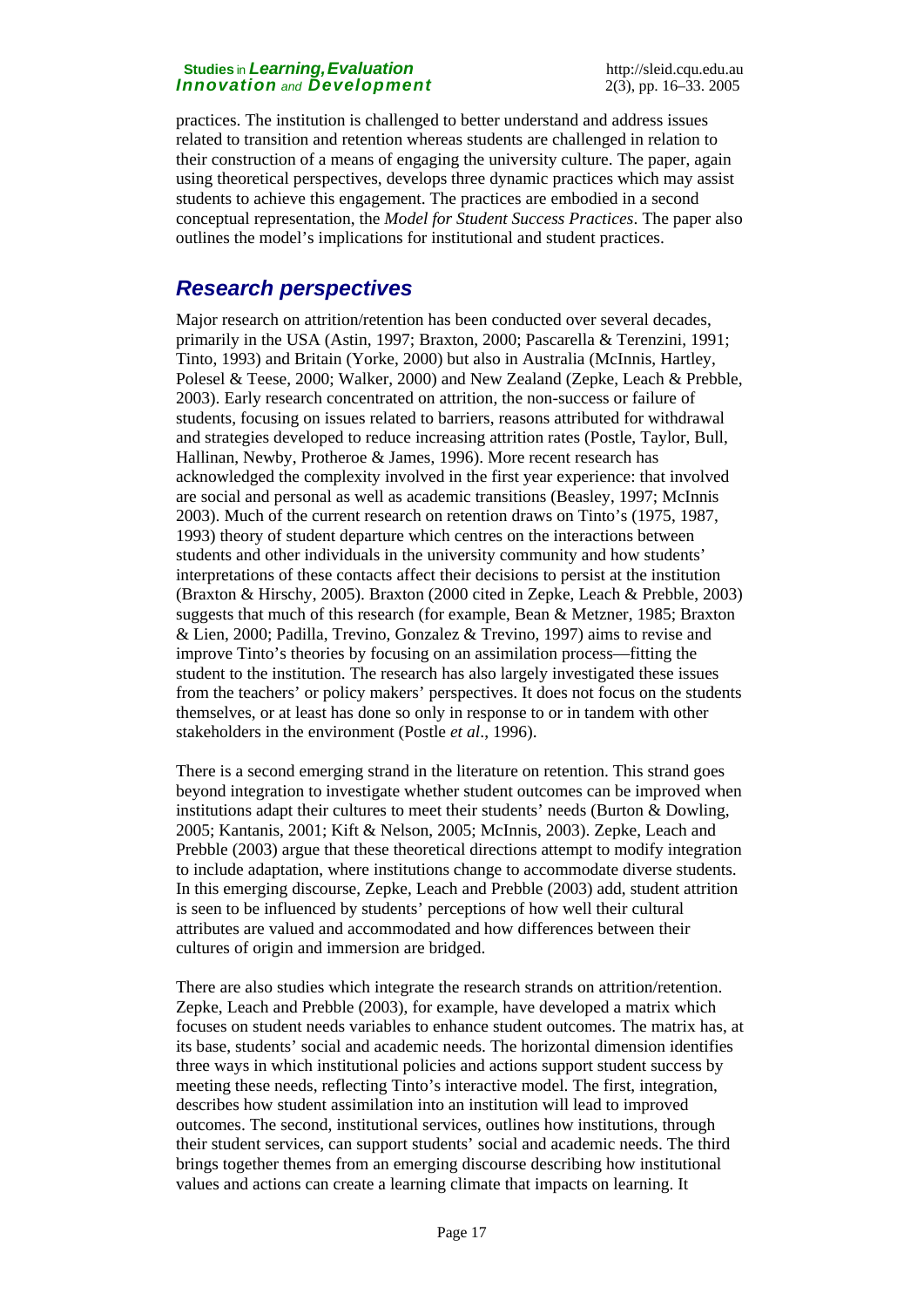synthesises how institutions can recognise, value and adapt to the challenges posed by student diversity. According to Zepke, Leach and Prebble (2003), the matrix not only integrates the social and academic, it also identifies the importance of the inter-relationships between students and institutional and pedagogical factors. More recently, Braxton and Hirschy (2005) have modified Tinto's theory by offering three organisational constructs—institutional commitment to the welfare of students, institutional integrity, and communal potential—as antecedents to social integration.

While such research is very useful, integrating research strands investigating attrition/retention, much of it lacks an overarching theoretical frame explaining how and or why these models are effective in addressing attrition.

## *Theoretical perspectives*

Whereas the literature on retention is burgeoning, much of the research does not stem from a theoretical framework. Such a theoretical framework, however, may be able to generate new ways of understanding retention and attrition. Braxton, Sullivan and Johnson (1997), for example, suggest that constructs derived from different academic disciplines may provide fruitful grounds for re-theorising attrition and retention. This section advances two theoretical constructs, critical discourse theory (CDT) and constructivism, in an attempt to address this conceptual deficiency.

CDT is useful as it contributes three main insights for clarifying issues in relation to retention and attrition. First, by visualising pedagogical practices and outcomes as discourse (Fairclough, 1995; Van Dijk, 1995), CDT highlights the role played by discourses in higher education (HE) teaching and learning practices. Luke (1999, p.67) argues that if the primacy of discourse is acknowledged then mastery of discourse can be seen to constitute a principal educational process and outcome. With this insight, the processes of transition and retention can be visualised as a journey of gaining familiarity with and engaging mainstream university discourses. The retention focus can then be seen to encompass the ways in which the processes of familiarity and engagement can be prioritised and made more explicit. Secondly, the application of CDT reveals the role of cultural diversity and the presence of literacies, or multiliteracies in the university culture (Cope & Kalzantis, 2000; New London Group, 1996; Pandian, 2001). If the university is perceived as a culture, then student engagement can be viewed as becoming literate in this culture. This insight makes more transparent the crucial nature of the interrelationships between students' cultural capital (Bourdieu, 1999) and institutional discourses, as well as the consequences for transition and retention (Burton & Dowling, 2005). Thirdly, CDT focuses attention on the discursive practices that can operate as power relationships in constructing and maintaining dominance and inequality in the university context (Fairclough, 1995). This understanding is critical in an academic setting where the power imbalances between institutional practices and students can affect student engagement, providing consequences for student attrition (Cox, 2003).

Constructivism can also provide insights into attrition and retention. Constructivism, developed from the Piagetian individual development paradigm, accommodates the Vygotskian paradigm of cognitive development within a social setting (Azzarito & Ennis, 2003). Its application to HE raises awareness about how the social setting and culture influence the individual cognitive process, and thus meaningful learning, and suggests that the HE context can be viewed as a community of learners (Plourde & Alawiye, 2003). Student learning can thus be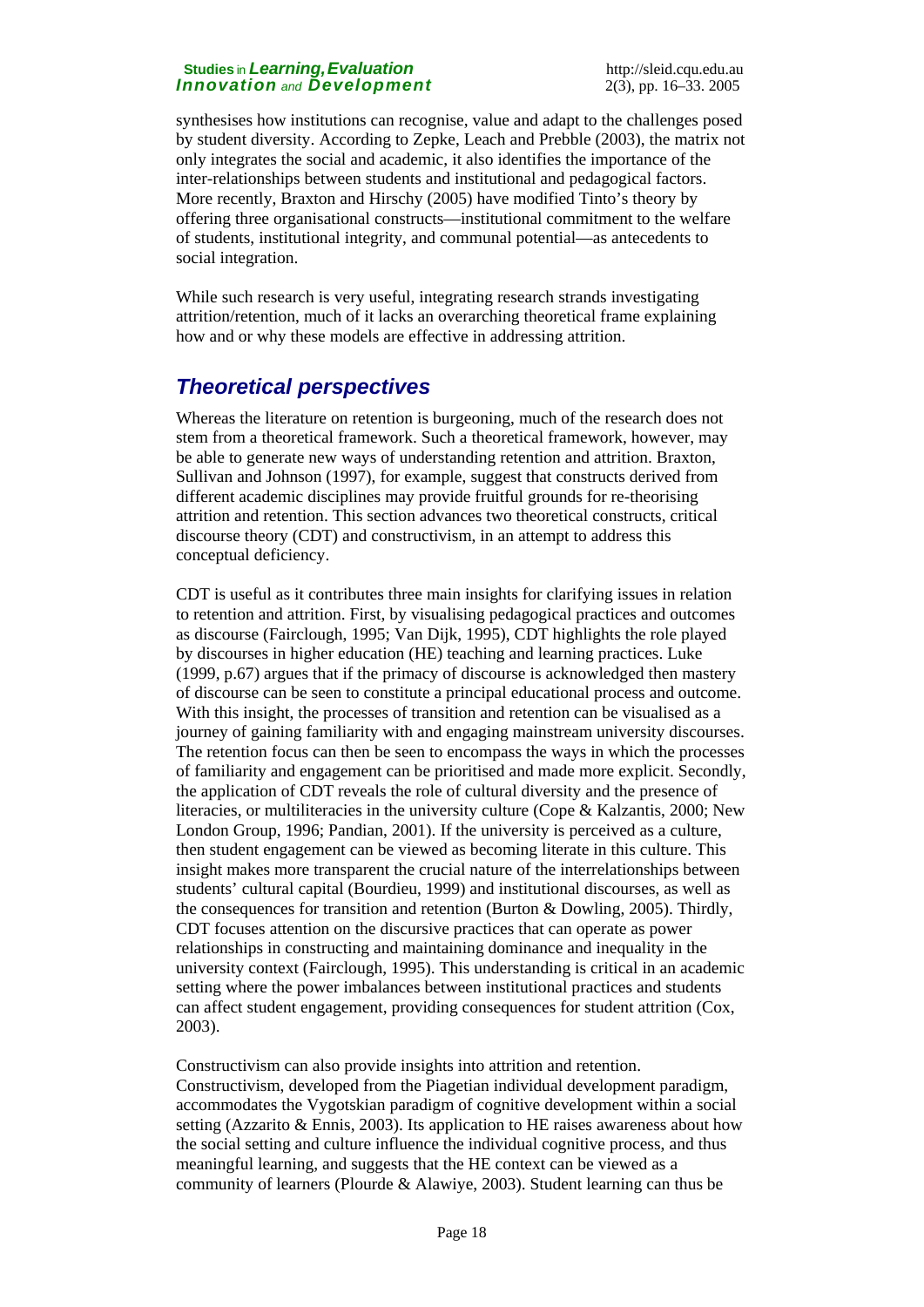seen to take place in a social setting, occurring through peer interactions, student ownership of the curriculum and educational experiences that are authentic for students (Azzarito & Ennis, 2003). Constructivism can assist in emphasing the role played by students' social and academic interactions and the consequences for attrition and retention described in the research perspectives drawing on Tinto's theories.

## *Student perspectives*

A third perspective is used in this paper to provide insight into the processes of attrition/retention: the student perspective. This perspective draws on qualitative data collected during a research study conducted by Lawrence (2004). The study investigated the experiences of alternative entry students as they strived to access and participate at a regional Queensland university (USQ). The study took a metadisciplinary perspective, applying critical discourse theory, constructivism, communication and cross-cultural theories to contribute insights into the experiences of the students as they engaged and negotiated the university culture. It sought to determine how these students constructed their means of succeeding, of being retained at university. The methodological structure of the research comprised a collective case study design (Simmons, 1996; Stake, 1994), encompassing critical ethnography (Carspecken, 1996; Geertz, 1979) and action research (Kemmis & McTaggart, 1988). Participant observation and semistructured interviews were conducted with 17 participants over the duration of their degree studies, with the interviews audio-taped, transcribed and analysed using a thick layered approach (Martin-McDonald, 2000). The student perspective is used to support the integration of research and theoretical perspectives advanced in the paper.

# **The deficit-discourse shift**

The application of CDT and constructivism and its re-conceptualisation of the processes of transition and retention can be encapsulated in a theoretical shift: the deficit-discourse shift (Lawrence, 2004). The shift draws on the primacy of discourses and literacies in the university context and on the roles of the social setting, culture and peer relationships in student learning. It characterises the university as a dynamic culture embodying a multiplicity of subcultures, each with its own discourse/literacy. Students' transition and retention at university can be depicted as one of gaining familiarity, and ultimately mastery, of these discourses and literacies. Lankshear, Gee, Knobel and Searle (1997) contend that to feel comfortable in and perform with competence within a culture means becoming literate in that culture—becoming familiar with the multiplicity of new discourses in the culture. Bartholomae (1985, p.134) argues:

Every time a student sits down to write for us he or she has to invent the university for the occasion—invent the university, that is, or a branch of it…The student has to learn to speak our language, to speak as we do, to try on the particular ways of knowing, selecting, evaluating, reporting, concluding, and arguing that define the discourse of our community. Or perhaps I should say the various discourses of our community.

The deficit-discourse shift is illustrated in a conceptual representation: the *Framework for Student Transition and Retention*.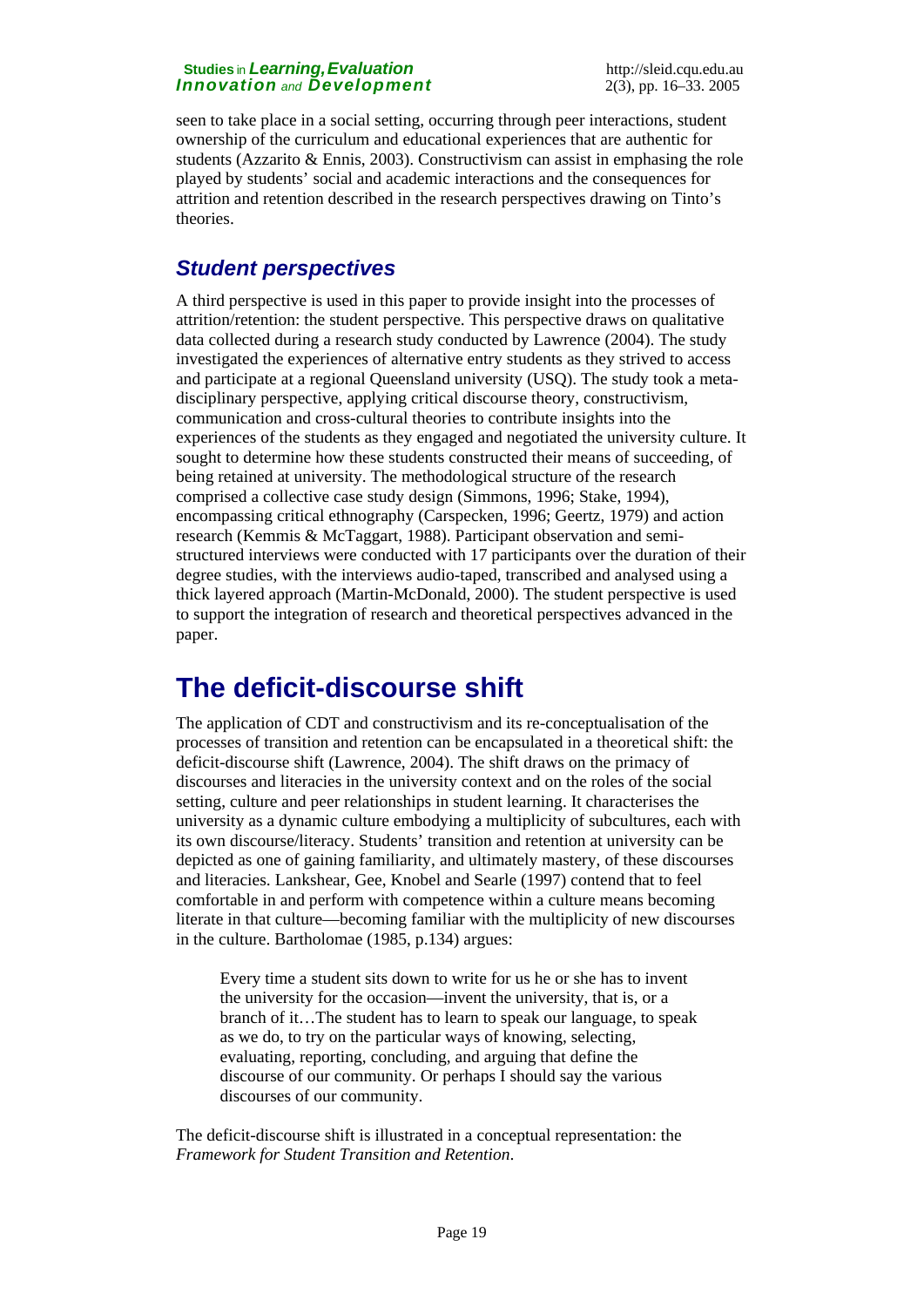# **Framework for student transition and retention**

The *Framework for Student Transition and Retention* (see Figure 1) characterises the university as a dynamic culture embodying a multiplicity of subcultures, each with its own discourse or literacy. Students' transition is symbolised as the processes of negotiating these discourses and literacies and retention as the processes of mastering and demonstrating them. The framework illustrates the student-institution relationship, connecting students' transition and retention with their engagement, mastery and demonstration of mainstream institutional literacies/discourses.

## *Subject discourses*

Among the first, and most critical, of the discourses/literacies students need to engage and demonstrate are their first semester subjects—each of which encompasses specific cultural knowledge and practices. Each subject, for example, has its specific prerequisites and/or assumed entry knowledge; subject matter (content or process orientated, text-bound, oral or computer-mediated); language (jargon/formulas/technical language); texts (study packages, lecture notes, PowerPoint notes, WebCT documents, CD ROM); cultural practices (ways of dressing and showing respect—Professor, first names); attendance (lectures, tutorials, practical sessions, clinical sessions, external/internal/online); behaviours (rule-governed/flexible, compulsory/optional attendance, consultation times, electronic discussion groups); class participation (passive, interactive, experiential); rules (about extensions, participation, resubmissions, appeals); theoretical assumptions (scientific/sociological); research methodologies (positivist/interpretive/critical, quantitative/qualitative); ways of thinking (recall, reflective, analytical or critical, surface or deep); referencing systems (APA, Harvard, MLA); ways of writing (essays/reports/journals/orals); structure (particularly in relation to assessment); tone and style (word choice, active/passive voice, third/second/first person, sentence structure, paragraph structure); formatting (left/right justified, font, type, spacing, margins); and assessment (formative/summative, individual/ group, exams/assignments/clinicals/practicals/orals).

To pass the subject, students need to become literate in (engage, master and demonstrate) the subject's discourses and cultural practices.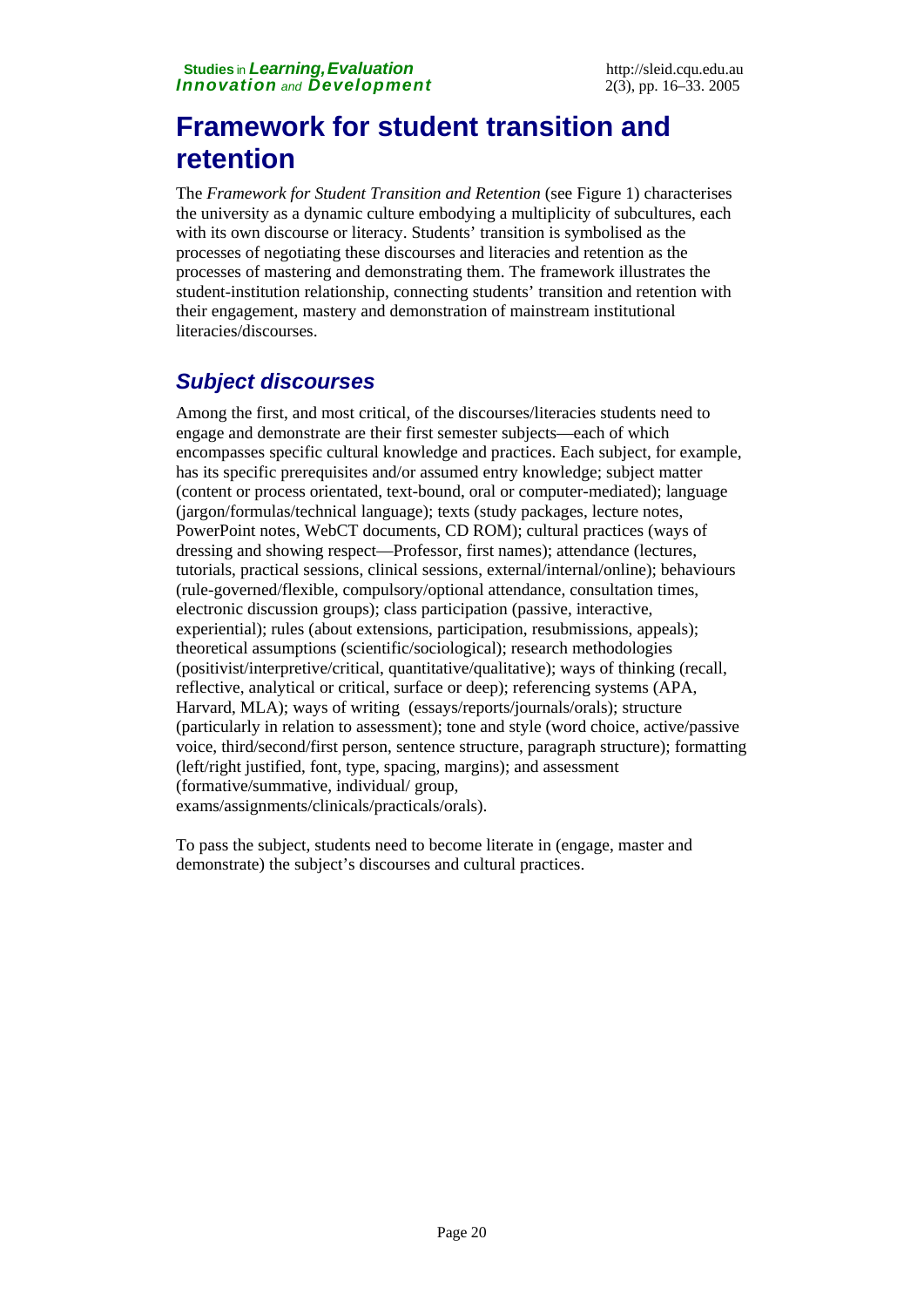### *Figure 1: Framework for student transition and retention*

Source: Adapted from Lawrence (2004)



### *Multiple discourses*

Their subject discourses/literacies are not the only discourses/literacies that students need to engage and master if they are to persevere. The university culture can be seen to encompass multiple discourses/literacies.

Each subject, discipline area, section, faculty, group of students and staff group, for example, has its own discourses/literacies. These include administrative discourses; academic and/or tertiary literacies; academic numeracy; research discourses/paradigms; computer systems (at USQ these include USQConnect, USQAdmin and USQAssist); communication and information technologies; library and database literacies; faculty, department, discipline and subject discourses; learning and teaching environments; student discourses (school leaver, mature-age, international, on-campus, external, online); and learning styles (independent and self-directed learning styles):

I found learning to use computers, the web, and referencing, technical jargon (anatomy and physiology), academic writing, medical calculations and maths so overwhelming that I wanted to leave. It wasn't helped that I had to get along with many younger students and get used to different methods of learning and teaching. (Nursing student)

Their academic transition is not the only transition students need to make. Students also need to acknowledge the crucial role of their social and personal transitions the study/work/family/life discourses—which are often critical in terms of retention (McInnis, 2003; Tinto, 1993). These discourses include time and stress management practices as well as the accommodation of a range of 'life's demands', for example the need to engage and to learn to balance work, social and personal demands. A mature age psychology student explains: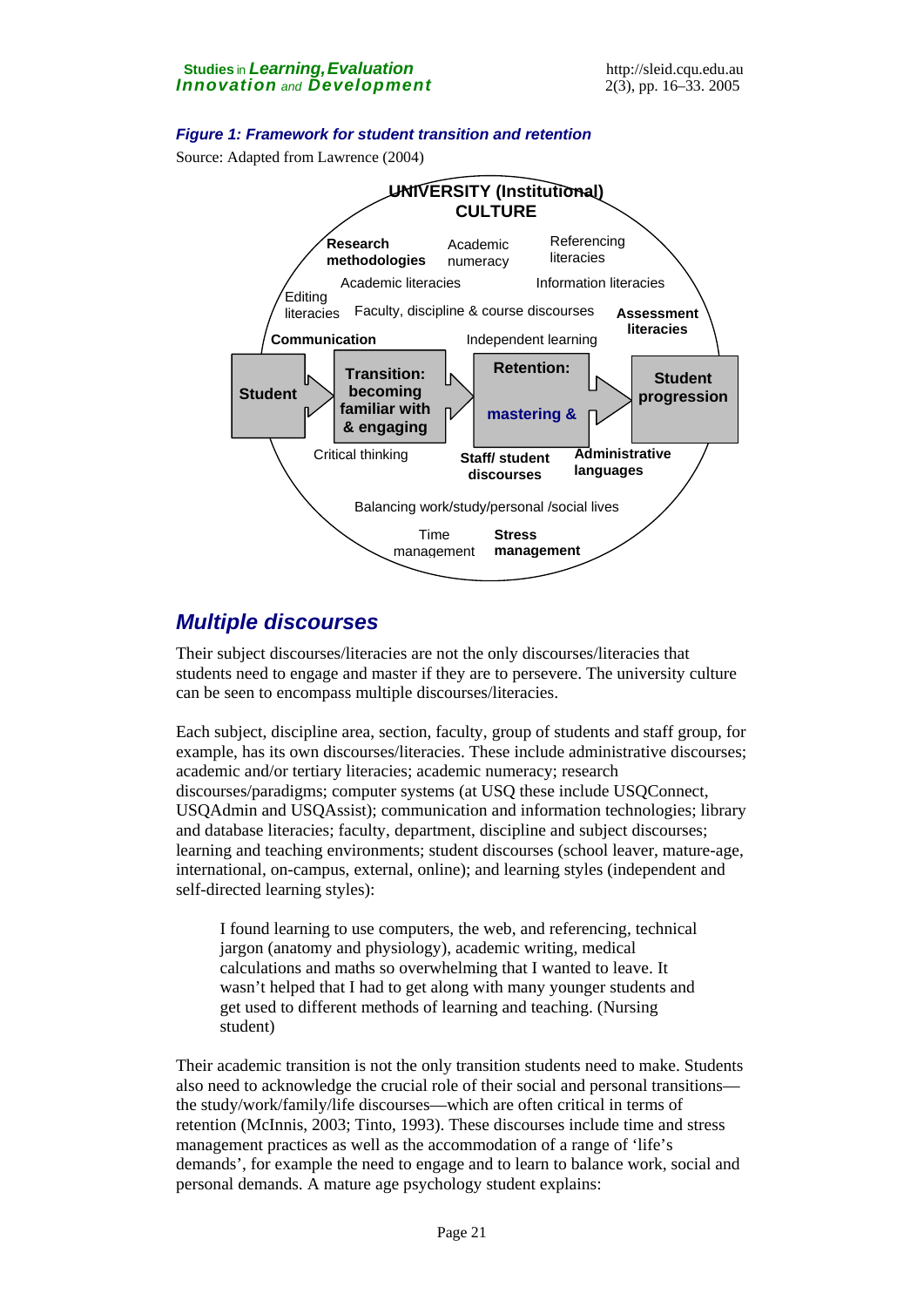It's got a lot tougher for me. I haven't got the support that I thought that I had. So that made studying a lot more difficult…it was a huge disappointment. Been extremely difficult to keep going…It comes down to the nitty gritty of how much work that you need to put in and how much sacrifice you need to make in your personal life. Others around me didn't comprehend that I was going to be so involved and have so little time for them.

The recognition that the discourses students encounter are also often inconsistent and fragmented adds to the complexity of transition/retention. The requirements, expectations and demands inherent in the discourses and literacies that students need to master and demonstrate differ, for example, across the university and across faculties, disciplines and courses. There are different referencing, writing and reading systems, different research paradigms, different knowledge (theory) systems and different teaching and learning styles. A psychology student, undertaking a combined degree, commented:

My science subjects were so different and difficult in comparison to the psychology subjects.

There is also the recognition that students do not have much time to make these transitions. They are under pressure to gain, simultaneously and rapidly, the necessary, technical, interpersonal and self-presentation skills central to their success. Kantanis (2001, p. 2) contends:

Students have to adjust simultaneously to the environment, teaching and learning styles, life, procedures, practices and disciplines of the university…[and]…due to the nature of the course structure students do not have the luxury of adjusting to the new culture over an extended period of time.

The processes of transition/retention, as emerging research perspectives document, are further complicated by diversity, both in the student profile and in the university culture. Both the research and theoretical perspectives generate the understanding that the specific literacies and discourses each student engages vary from individual to individual, reflecting the individual's own choices, aspirations and levels of cultural capital. Some mature-age students may need to master computer technologies and research literacies whereas others, as a consequence of their professional and workplace experiences, may be not only familiar with computer technology but also proficient in its use. That school leavers' experiences vary (reflected most recently by an emerging discourse on Generation Y), both from one another and from those of other students, further emphasises the presence of diversity within the culture. The framework confirms the notion that the relationships among the students, the university and the multiplicity of literacies and discourses students negotiate in their university journeys are always dynamic, subject to the particular student and to the particular discourses and literacies students encounter and engage.

Another of the issues for transition/retention, illuminated by the application of theoretical perspectives, stems from the growing diversity of the student body. The research (Beasley, 1997) argues that transition is more difficult for the increasing diversity of students accessing university. One consequence is students' increasing unfamiliarity with mainstream university discourses/literacies. These include students unfamiliar with the university culture, international students, students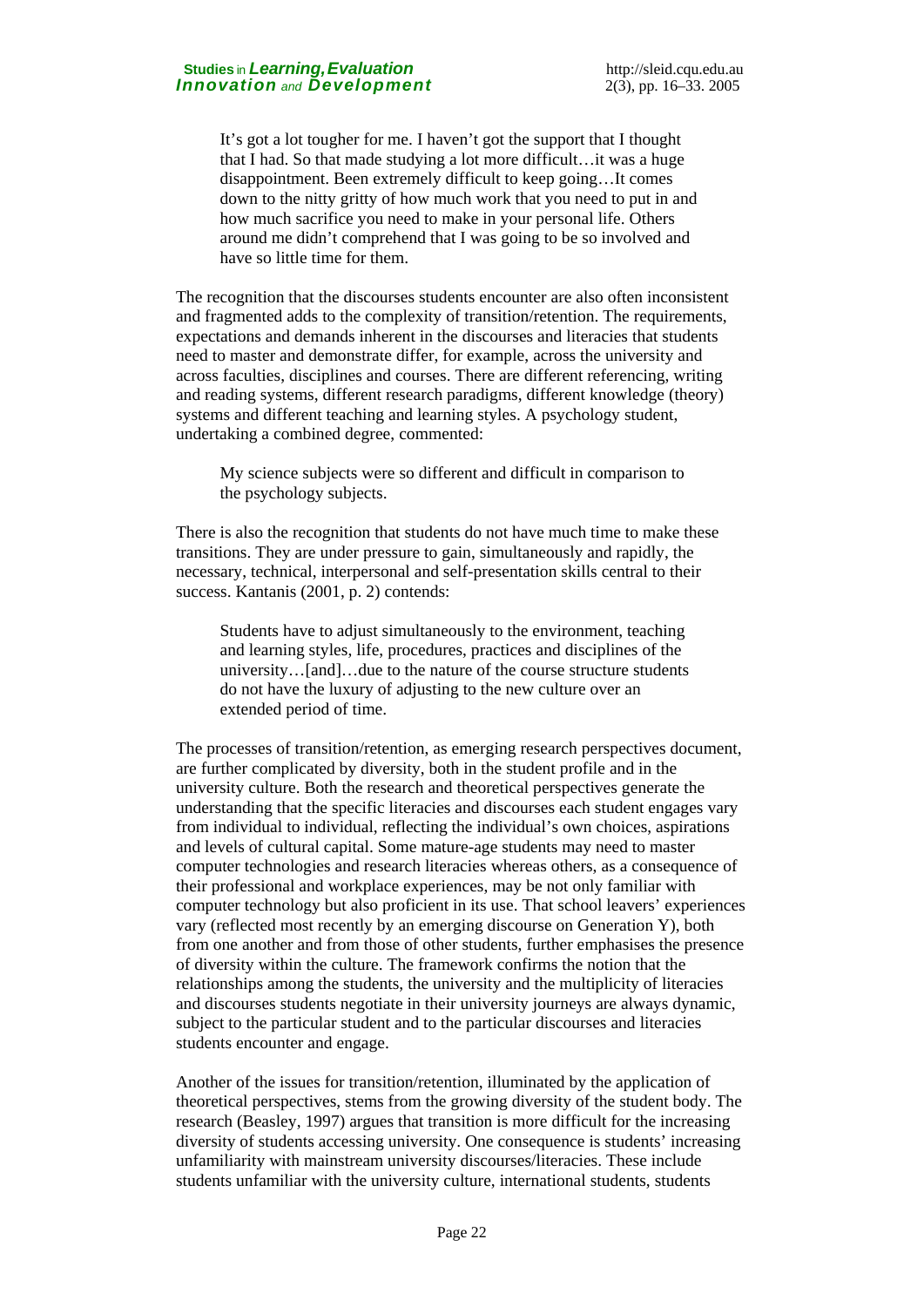from the designated equity groups, students who are the first generation of their family to go to university and mature-age students. Transition is also more difficult for those students whose capital may not be in tune with mainstream university discourses. Their parents or friends may de-value education and its benefits; have an aversion to getting into debt; have negative experiences of school/poor study facilities; and may lack family/peer reference groups which have knowledge of and are familiar with university. The framework is able to accommodate these understandings in its capacity to embrace the notion that students, as they enter university, embody and bring with them not only their own socio-cultural but also their own academic/linguistic and economic capital (Bourdieu, 1999) and that these may, or may not, be in tune with mainstream university discourses (see Smith, 2003). Gee (1999) suggests that the ways of communicating at university are not easily comprehended and are often problematic for students whose backgrounds differ from, or even conflict with, the ways of writing, knowing and valuing favoured within a university context.

## *Implications: Institutional practices*

The re-theorisation of transition/retention embodied in the shift and the framework has implications for institutional practices. It highlights a shift in focus from the deficit view to one which acknowledges the importance of facilitating students' familiarity with the culture and its discourses and multiliteracies. The potential 'blame', for example, attached to students who are considered 'deficient' or 'under-prepared' by institutional staff immersed in dominant, mainstream 'elite' discourses is questioned. Kirkpatrick and Mulligan (2002, p. 76) argue that the induction of students into the particular cultures and discourses in the university context often happens implicitly and randomly, rather than with the explicit and well structured intent that is necessary if the induction is to be successful. Awareness is a crucial first step, involving the identification of the specific (and multiple) literacies and discourses (the requirements, rules, practices, behaviours and expectations) that students need to engage, master and demonstrate in order to pass each course of study. Institutional staff also need to accept responsibility in relation to their roles as educators and communicators. In fulfilling these roles it becomes the staff's responsibility, for example, to make their discourses explicit not only to explain and make clear the rules, but also to make explicit the hidden agendas, the covert or hidden curriculum, the implicit expectations and the expected (but not stated) behaviours intrinsic to achieving success in their discipline (Benn 2000). Boud (2001) argues that academics have expectations, but fail to articulate them and then make judgments about students who fail to demonstrate them. Central is the recognition that both students and the institution have responsibility for student transition and retention.

The re-theorisation of transition/retention embodied in the shift and the framework therefore assists staff to identify the (often less explicit) discourses in institutional communication—an important first step in helping students raise their awareness of the university culture as well as in alerting them to the importance of engaging and mastering its multiple discourses/literacies. However, in themselves, the shift and the framework are not able to provide a recipe for actively empowering students. They don't encompass, for example, practical strategies which students can use to help them engage and master the unfamiliar discourses and literacies.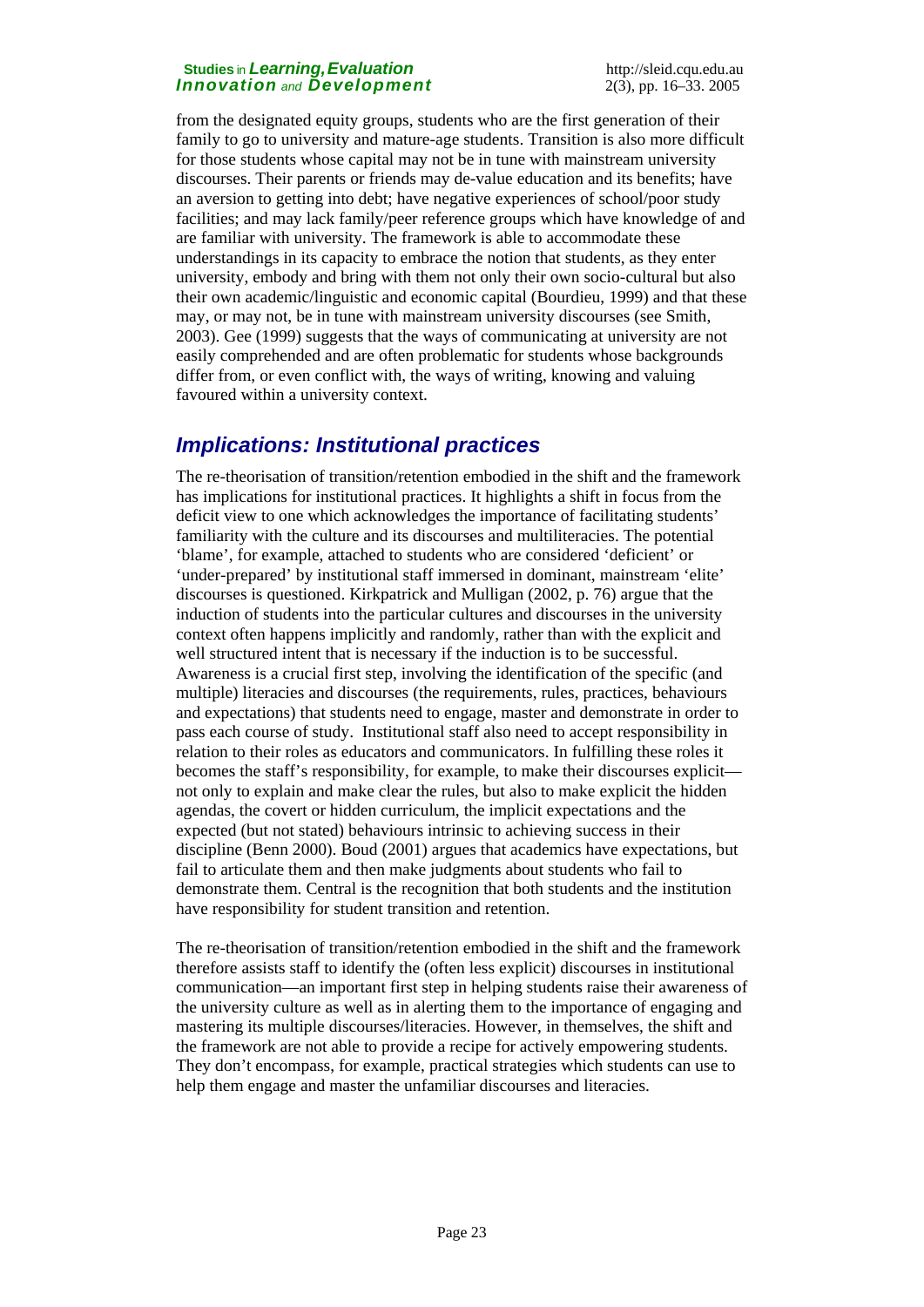# **Student success practices**

Three interrelating, dynamic practices—reflective practice, socio-cultural practice and critical practice, which stem from the application of theoretical perspectives, may be able to provide the means by which students can gain familiarity with and engage university discourses and literacies.

## *Reflective practice*

The notion of reflective practice, as it is understood in this paper, emerges from both educational (Boud & Walker, 1990; Schön, 1987) and sociological (Giddens, 1996) literature. Reflective practice gives emphasis to students' capacities to observe, to watch and listen to the cultural practices occurring at the site. Students verify the efficacy of observation through the following comments:

I watched what a few others were doing, thinking, yea, that's a lot more sensible than what I'm doing. (Business student)

I basically asked a lot questions. I talked to other people I knew out here and I also just listened and just basically figured it out. (Psychology student)

The understanding of reflective practice also encompasses the concepts of 'reflection in action' and 'reflection on action' (Schön, 1987) as well as 'reflection before action' (Boud & Walker, 1990). Through these processes of reflection, practitioners continually reshape their approaches and develop 'wisdom' or 'artistry' in their practice. Reflection before action, for example, is a pro-active tool for simultaneously improving communication and providing insight into priorities prior to reaction, focusing on the person's attitude to experience rather than on the experience itself (Boud & Walker, 1990).

Each semester, I further refined my method of attack to succeed in my studies. I analysed what my weak points were and worked on them to improve. Overall, I discovered that the transition is a continual ongoing process throughout the degree on a daily basis. Each new subject requires some level of transition from the previous subject, and each year makes you stretch just that bit further than the previous year, and so the growing pains never stop. (Education student)

### *Socio-cultural practice*

Socio-cultural practice stems from cross-cultural communication theory (CCT). Commentators argue, for example, that becoming familiar with the new university culture constitutes a cross-cultural process (Dearn, 1996; Eijkman, 2002). Kirkpatrick and Mulligan (2002, p. 75) contend:

Tertiary educators are increasingly coming to recognise that, even for local students and regardless of ethnic background, the transition from high school to tertiary education is still a 'cross-cultural experience', with the potential for substantial problems.

CCT is usually applied, in a university context, to international or English-as-asecond language students adjusting to an unfamiliar host culture (Bandura, 1986;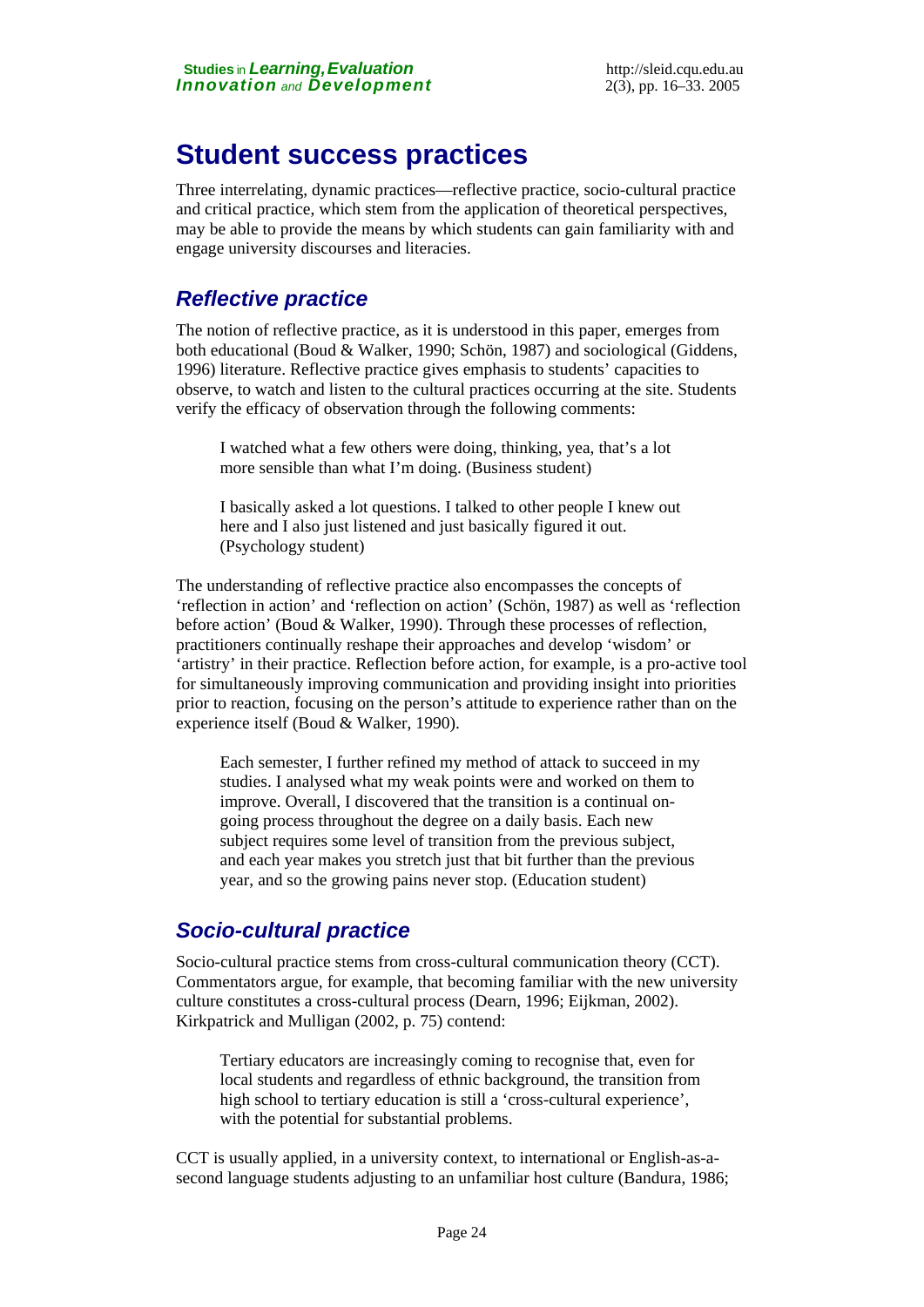Ferraro, 2002; Hofstede, 1997). CCT contends that, in order to reap maximum benefits from an unfamiliar educational system, students need to establish interpersonal relations and communicate effectively with mainstream students and academics. An adjustment similar to that is demanded of the diversity of local students entering an unfamiliar university culture. Integral to these learning processes is an individual's self-efficacy, the belief that he or she can successfully perform social behaviours in academic and everyday situations (Bandura, 1986). Bandura's (1986) social learning model is utilised as the basis of a cross-cultural communication program, *ExcelL: Excellence in Cultural Experiential Learning and Leadership Program* (Mak, Westwood, Barker & Ishiyama, 1998). *ExcelL* enables people who have recently arrived in a new culture to be competent and effective in dealing with members of the host culture (Mak *et al*., 1998). *ExcelL's* significance is twofold. It not only emphasises the role of socio-cultural competencies in helping students adjust to an unfamiliar university culture, but also prioritises specific socio-cultural competencies: those of seeking help and information, participating in a group, making social contact, seeking and offering feedback, expressing disagreement and refusing requests.

An essential feature of the competencies is that they are socio-cultural i.e. that they are socially and culturally appropriate or fine-tuned to the particular culture, subculture or discourse being engaged. The specific verbal and nonverbal means of asking for help or refusing a request differs from culture to culture, from subculture to subculture, from discipline area to discipline area. For example, in terms of verbal communication, students need to consider the appropriate words to use. For instance whether to ask directly or indirectly or include explanations or reasons or not.

It's not a good idea to just walk in and say "Look this is crap". You can't bulldoze your way through: you have to be tactful about it…"Look, I agree with this, but I think I've been hard done by with this bit for this reason". (Nursing student)

When making social contact, some topics are 'taboo' in some cultures but acceptable in others (for example, in many cultures it would be considered 'rude' to discuss personal information on first acquaintance). In terms of nonverbal communication students need to think about body language—whether their nonverbal behaviours like posture, eye contact, tone of voice, pace, volume and pitch, how close they stand, etc, are appropriate to the situation and to the task.

The use of the competencies is also more complex than it first appears, dependent on the capital and belief systems and understandings each student embodies. Seeking help, for instance, may not be 'culturally' valued (eg. in individualist selfreliant cultures), or an indication of weakness or a lack of confidence in others. Some students may feel they do not have the right to ask, or equate help as 'remedial', or perceive it as a sign of 'sucking up', or 'uncool. This is reflected in the comments below.

I don't feel confident enough to speak to my tutor about the essay question because they might think I am stupid or something. (Psychology student)

When I went to school it [asking for help] was a sign that you weren't coping or you weren't achieving. If you asked for help it wasn't looked on as a very good situation. (Nursing student)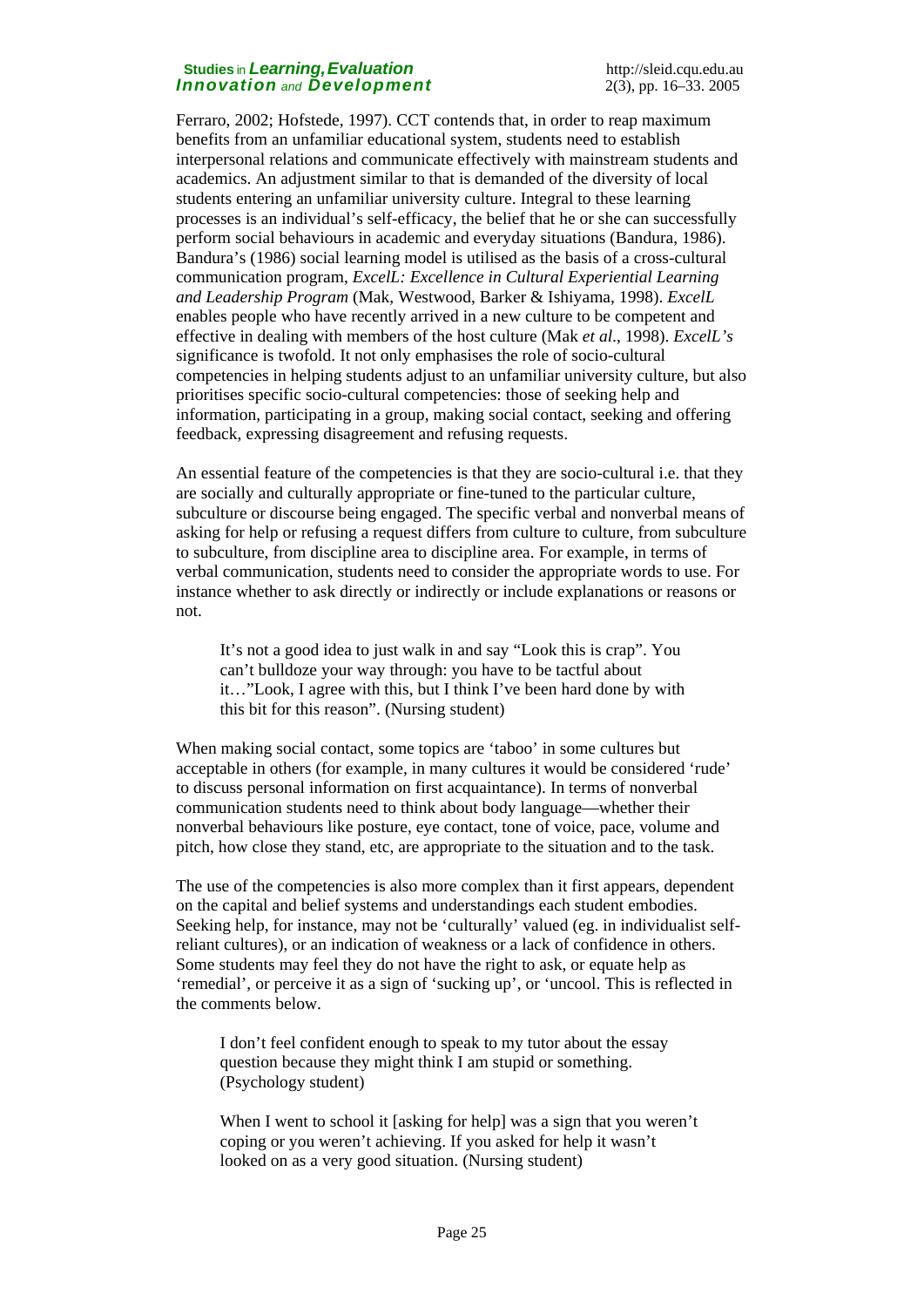I felt that asking for an assignment extension was making excuses. I didn't want an unfair advantage. (Music student)

Students nevertheless documented the benefits of socio-cultural practice. In relation to seeking help and information they reflected that:

I asked the lecturer for help: "Am I on the right track?" It helped to a ridiculous degree, to the point that—is this all it takes to do well? Is all I need to do is ask for help and ask questions…a big epiphany. I asked for and got help and things were clearer. (Arts student)

My advice to someone starting university is to go and ask questions: what do I need to know, how does the university operate? The mechanics of the university are more important than the study. In the first semester the mechanics of the university are subjects in themselves. (Business student)

The importance of participation in a group was similarly highlighted: Every single time I have been involved in a study group, I have achieved a distinction or high distinction. Just talking about the objectives or an assignment for an hour a week reinforces key points and examples in your memory. (Education student)

We were able to bounce ideas off one another, which helped me to understand better and adjust my experiences to the demands of the course's language. (Arts student)

Students also discussed the role of group participation and making social contact in helping them to 'fit' better with the university culture and to engage more effectively with their studies:

Friends are crucial to getting the best out of you. (Business student)

Students' practice of making social contact facilitates the development of study groups, writing groups and learning circles, newsgroups, mentors, friendship networks and 'significant other' and develops more resources/sources of help (Smith, 2005; Yorke 2000). Its role in helping students adjust is confirmed by the popularity of learning communities in the United States and by the retention literature on the role of social interaction and the social context of learning (Tinto, 1998).

The socio-cultural practices of seeking and giving feedback, expressing disagreement and refusing a request are 'risky' in that there is a potential for offence (for example in relation to a high status lecturer) however they nevertheless remain vital means of facilitating success in the university culture. Students reflected:

It is necessary to have skill in approaching the assessor and presenting your case for disagreement with the marks. If I was too shy to approach the assessor or had no skill to express my disagreement, then my marks would have remained unchanged and my overall results would have suffered. (Arts student)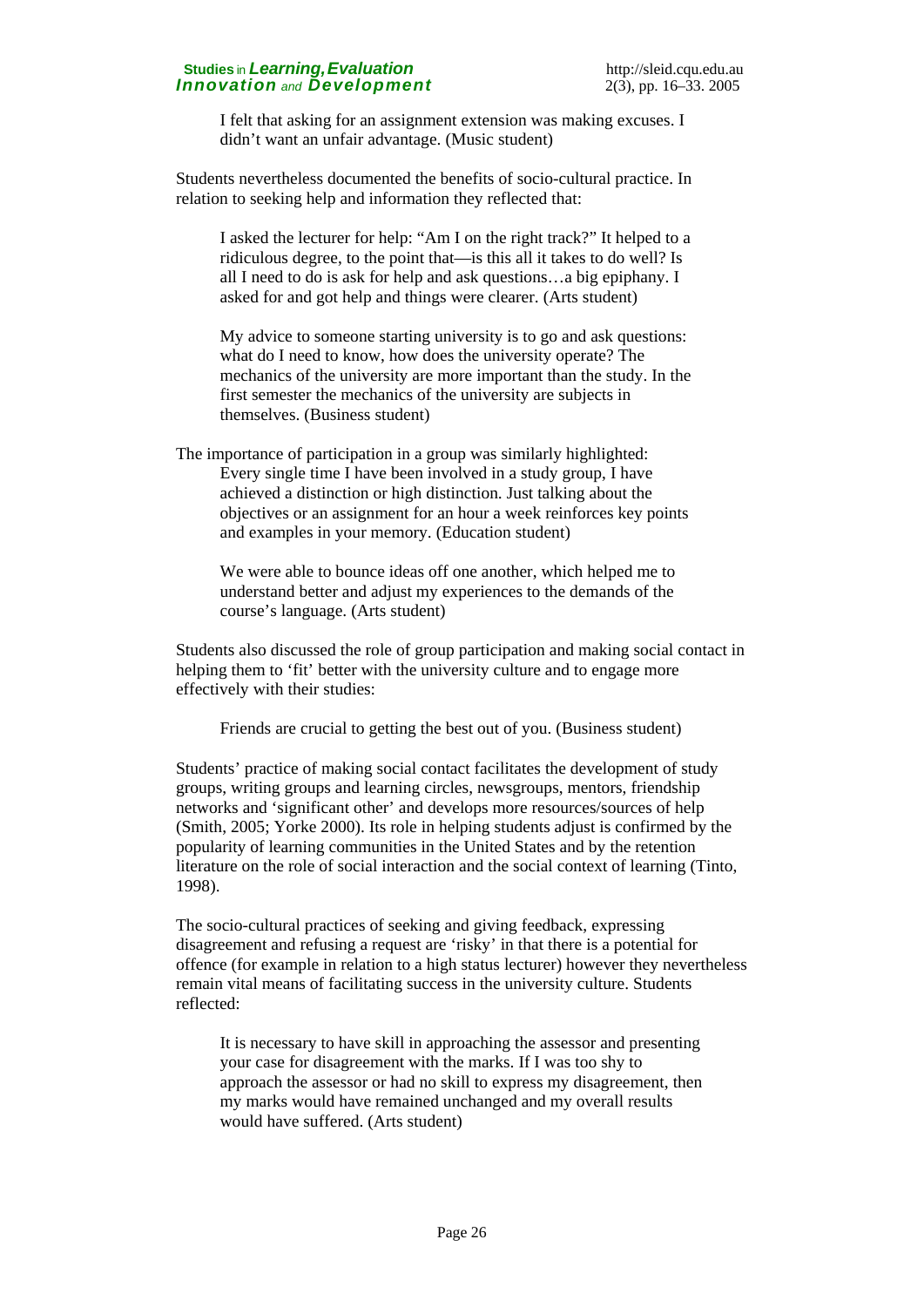I was playing with a guy who drank a lot and realized that the musical lifestyle was prone to self and substance abuse so I said, "I'm not going to do that". (Music student)

Student evidence suggests that students' use of socio-cultural practice equips them to enter and achieve more meaningful exchanges and dialogue with the many cultural groups present within the university environment (for example, locals, staff, older people and younger people, people of different cultures, different socioeconomic levels and different genders). The student perspective also demonstrates that socio-cultural practice encompasses concrete practical strategies that can facilitate students' familiarity with university literacies/discourses and that their use enables students to develop and improve their learning practices and provides them with a gauge to better judge their performance more effectively. Students' voices also reveal how socio-cultural practice empowers them to adjust more effectively to the university culture, to organise and manage their learning environments to best suit their needs and to better manage the stress arising from the impact of the life/work/family collisions influencing their study goals. The perspective also illustrates how socio-cultural practice enables students to establish their support networks and sources/resources of assistance, assisting in facilitating their retention.

# *Critical practice*

Critical practice encompasses twin capacities: people's capabilities for a selfawareness of their own belief systems and cultural practices (critical selfawareness) and their awareness of power configurations impacting on the processes of transition/retention (critical discourse awareness). This awareness includes students' capabilities for language critique including 'their capacities for reflexive analysis of the educational process itself' (Fairclough, 1995, p.1).

Kelly (2003, p. 3) suggests that critical self-awareness requires a "continued attention to the place from which we speak" whereas Gee (1999) describes it as the need to make visible to ourselves who we are and what we are doing. It incorporates people's capacities for unpacking their own cultural perspectives and belief systems (their socio-cultural capital), as well as their readiness to challenge these and to transform them if the need arises. Alfred (2002, p. 90) maintains:

…we must acknowledge our own socio-cultural histories, identities, biases, assumptions, and recognize how they influence our worldview and our interaction with members of a diverse community. Such awareness results from intense personal reflection and critical analysis of our work as practitioner or scholar.

Critical discourse awareness differs from critical self-awareness in that it concentrates on the power configurations operating in the context or setting and underscores the role of social/cultural critique of the discourses operating at the educational site (Fairclough 1995).

Students provided evidence of the importance of applying critical practice (of both self and discourse) at university:

I've always worked in jobs where I've told people what to do. Now I'm in a role where I'm being told what to do and that is hard. (Business student)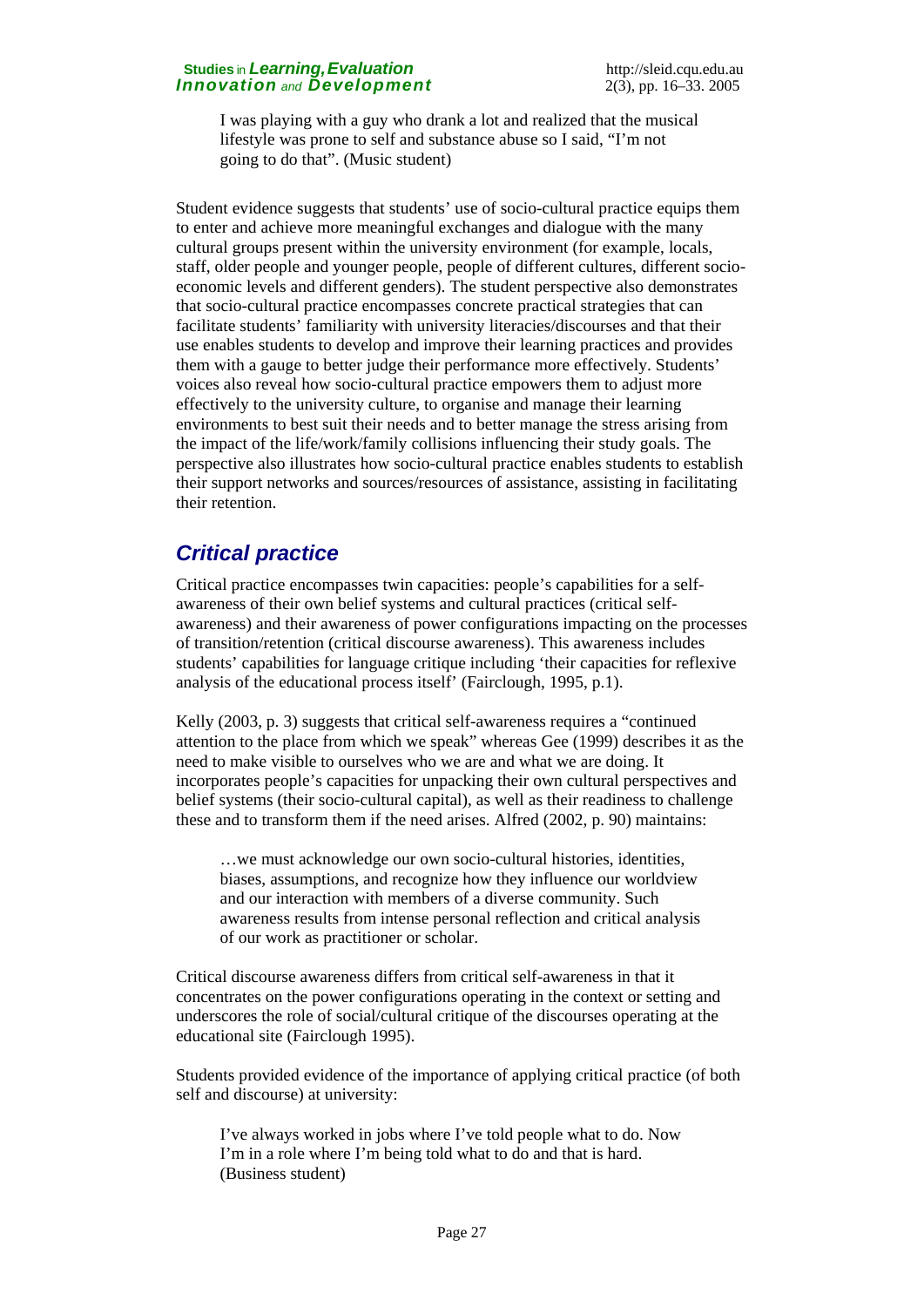The 'academic game' is what I call having to placate course leaders and markers, sometimes in very different ways, to achieve any decent result. Often there is an assumption you can read their minds and will produce exactly what they think you think they know you should produce—yes, it's that confusing. (Arts student)

It doesn't matter what the student wants, the student must adhere to what the lecturer wants and must submit the assessment accordingly. You cannot try and reinvent the wheel to suit yourself. Many people think that university is the place to express your true opinions and feelings, but it is not the appropriate place to do it: instead you must express yourself and justify what you say. (Arts student)

I asked for help and was told that "No, I'm not giving you the lecture notes, because I don't know whether you went to lectures or not, and you'll just give them to your little network of friends that didn't go, and that will help them pass the exam". Their idea assumes that not coming to the lectures means you were going down to the pub drinking beer or something….There are implications for a mature-age person with a job. (Arts student)

As a student I was a hindrance to those whose role it was to teach. It took a while to understand advancement for lecturers is via research and publications and teaching students is a by-product of this advancement. To feel utter stupidity because, as a student, I did not fully comprehend something that one person had spent many years focusing singularly on was a surprise to me. (Business student)

I found the first week at university so deflating—every lecture contained substantial time going through the people who fail the course. I can tell you as a result of failing a course myself, not everyone who fails is a "failure and does not put in any effort". There are many reasons people fail courses. (Education student)

## *Dynamic practices*

The three practices are dynamic. The successful use of one of the practices often depends on the use of another and, if implemented together, they can be more effective in assisting students to achieve their goals and objectives. For example, observation and reflection are pre-requisites for fine-tuning the socio-cultural competencies to the particular culture or sub-culture being engaged. Likewise, the socio-cultural properties of the competencies rely on students' capacities to reflect and provide (appropriate) feedback about the cultural practices operating at the site of the communicative exchange. The socio-cultural properties of the competencies also depend on students' capacities to appraise not only their own cultural assumptions and expectations but also the external, and often hidden, assumptions and power configurations impacting at the site of the exchange. The capacities of students to challenge and, where it is possible, to transform unhelpful policies and practices operating at university also rely on students' use of the socio-cultural practices of offering feedback, expressing disagreement and refusing a request.

The three practices can be presented as a model, the *Model for Student Success Practices* at University (see Figure 2).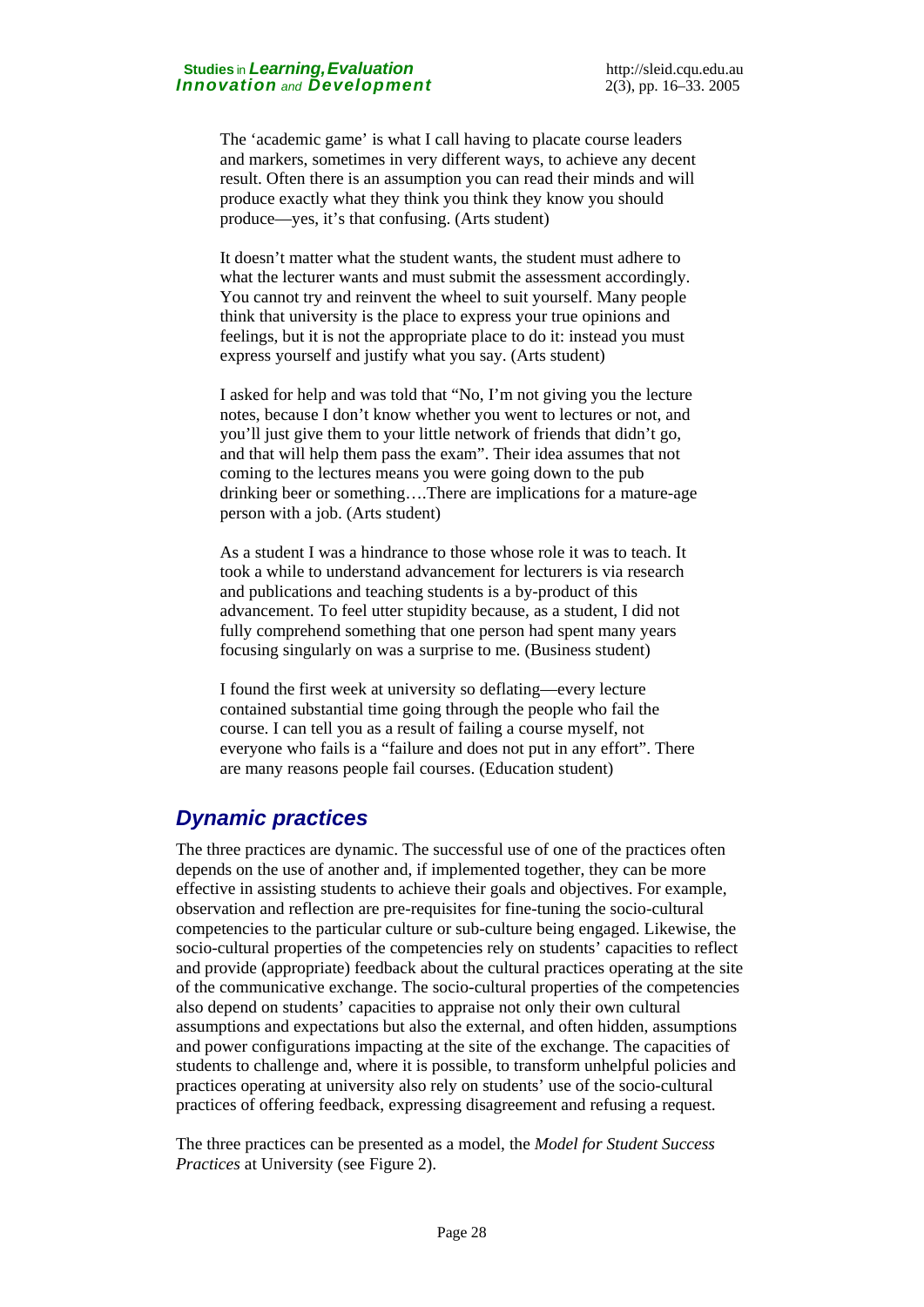#### *Figure 2: Model of student success practices*

Source: Lawrence (2004)



## *Implications: Institutional staff*

Institutional staff can assist their students in negotiating a successful transition to the university culture by actively facilitating students' use of the three practices and by assisting first year students to become enculturated into the educational and cultural *modus operandi* (Kantanis, 2001) of the university. Staff can provide supportive learning environments where it is 'safe' for students to exercise the practices, encourage students' use of the practices and establish their credibility by linking them to students' capacities to pass their courses. Additionally, staff can help students develop partnerships with agencies such as Student Services, Learning Centres and across Faculties—which can assist students to fine tune the practices to the particular discourse/literacy being engaged. Staff can further assist students' use of the practices by ensuring their own accessibility through the use of consultation times and feedback loops and their flexibility in terms of accessibility as well as by setting up opportunities, via phone, e-mail, in person, in-groups or in tele-tutorials for students to access help and feedback. Staff can also facilitate interaction in tutorials and discussion groups, fostering dialogue between cultures and different cultural groups, and encourage group/team exercises as well as chat groups, learning communities, study groups, study partners, learning circles and mentors. 'Networking' opportunities and connections in and out of class can be encouraged and their importance in relation to the students' university, future workplace, career and promotional success emphasised.

# **Conclusion**

This paper had integrated research, theoretical and student perspectives to reconceptualise the processes of transition and retention at university. The integration of the three perspectives generated a theoretical shift and the two conceptual representations: the deficit-discourse shift, the *Framework for Student Transition and Retention* and the *Model for Student Success Practices*. The shift and the framework illustrate the student-institution relationship by linking students'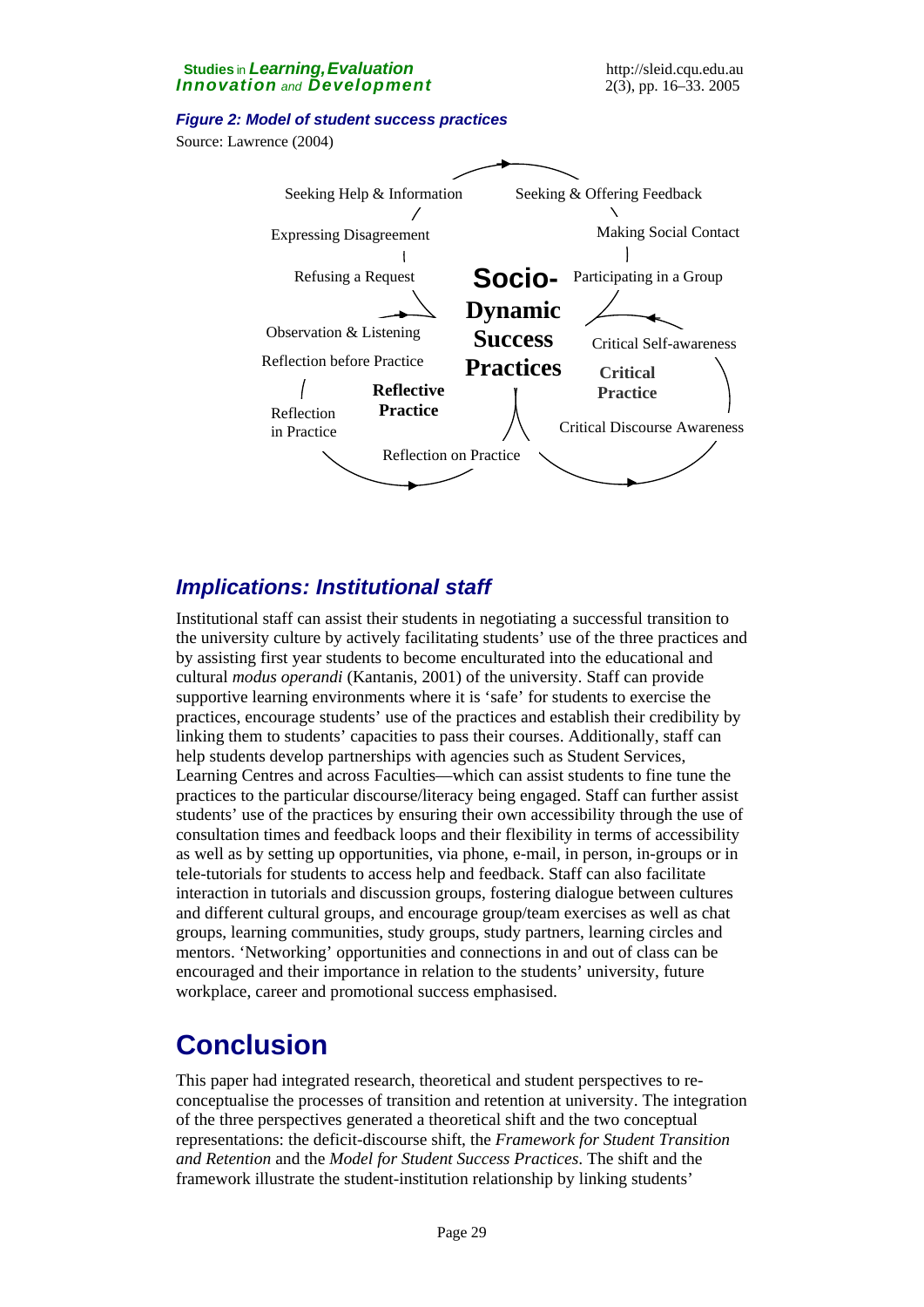engagement and mastery of mainstream university discourse/literacies with transition and retention. This re-conceptualisation challenges universities to identify the (often less explicit) discourses and institutional practices involved in transition and retention. The shift and the framework also challenge institutional staff to recognise that retention relies, in part, on institutional policies and practices.

The *Model for Student Success Practices* represents three inter-related and dynamic practices that can assist students to make their transition to the university culture. Students' use of reflective, socio-cultural and critical practice can constitute their means of engaging, mastering and demonstrating mainstream discourses/literacies. The model also challenges institutional staff to accept their responsibility in relation to transition and retention. Staff can actively encourage students' use of the three practices, for example, by providing supportive learning environments and by linking students' use of the practices to their capacities to pass courses.

The shift, framework and model present the means by which the institution and students can become more committed and involved in the processes of transition and retention. As Tinto (2005, p. ix) has commented: "....the broad dimensions of a theory are beginning to emerge. Among other things we can say with a good deal of confidence that academic preparation, commitment and involvement matter".

# **References**

- Alfred, M. (2002). Linking the personal and the social for a more critical democratic adult education', *New Directions for Adult & Continuing Education*, Winter (96), 89-95.
- Astin, A. (1997). The changing American college student: Thirty year trends, 1966–1996. *The Review of Higher Education*, *21*(2), 115–135.
- Azzarito, L., & Ennis, C.D. (2003). A sense of connection: toward social constructivist physical education. *Sport, Education & Society*, Oct, 8(2), 179– 198.
- Bandura, A. (1986). *Social foundations of thought and action: a social cognitive theory.* Englewood Cliffs, New Jersey: Prentice Hall.
- Bartholomae, D. (1985). Inventing the university. In M. Rose (Ed.). *When a writer can't write*, New York: Guilford, 34–165.
- Bean, J., & Metzner, B. (1985). A conceptual model of non-traditional undergraduate student attrition. *Review of Educational Research, 55*(4), 485– 540.
- Beasley, V. (1997). *Democratic education: An examination of access and equity in Australian higher education.* A thesis submitted for the degree of PhD, University of South Australia.
- Benn, R. (2000). *Exploring widening participation in higher education: targeting, retention and 'really useful knowledge'*, Seminar Presentation, University of Southern Queensland, 15 March.
- Boud, D. (2001). Keynote Address, *Researching widening access: International perspectives conference*, held in Glasgow, June 29–July 2.
- Boud, D., & Walker, D. (1990). Making the most of experience. *Studies in Continuing Education, 1*(2), 61–80.
- Bourdieu, P. (1999). *The weight of the world: Social suffering in contemporary society,* Cambridge: Polity Press.
- Braxton, J. (Ed.). (2000). *Reworking the student departure puzzle*. Nashville: Vanderbilt University Press.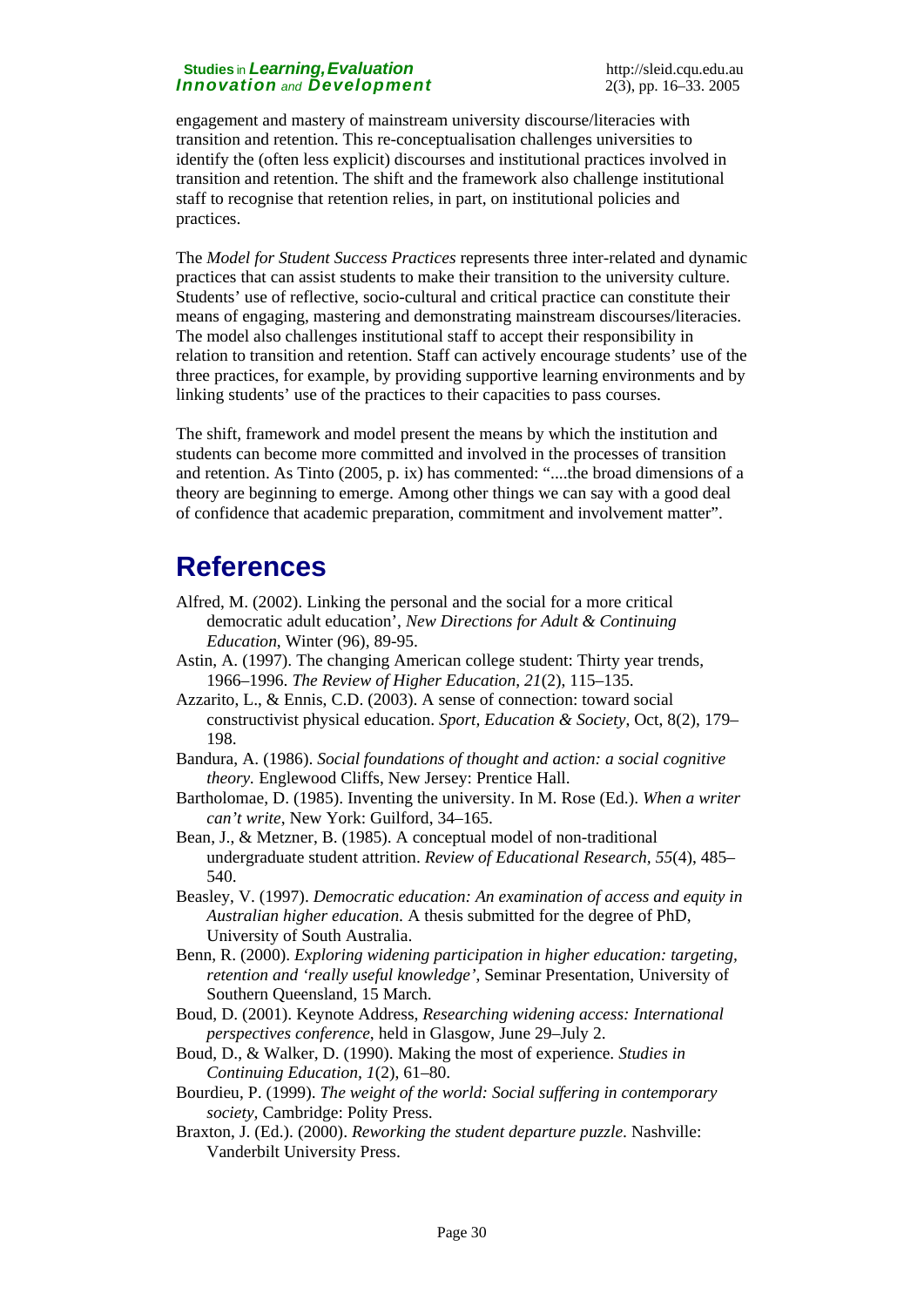- Braxton, J., & Hirschy, A. S. (2005). Theoretical developments in the study of college student departure. In A. Seidman (Ed.), *College student retention: Formula for student success*, Westport, CT: American Council on Education/Praeger.
- Braxton, J., & Lien, L. (2000). The viability of academic integration as a central construct in Tinto's interactionalist theory of college student departure. In J. Braxton. (Ed.). *Reworking the student departure puzzle*. Nashville: Vanderbilt University Press, 11–28.
- Braxton, J.M., Sullivan, A.S., & Johnson, R. (1997). Appraising Tinto's theory of college student departure. In J. Smart (Ed.), *Higher Education: Handbook of Theory and Research, 12*, 107–164. New York: Agathon.
- Burton, L., & Dowling, D.G. (2005). In search of the key factors that influence student success at university. Paper presented at the HERDSA conference, Sydney, July 2005.
- Carspecken, P.H. (1996). *Critical ethnography in educational research,* New York: Routledge.
- Cox, R.D. (2003). *Pedagogical knowledge: Teaching writing at a community college*. The Association for the Study of Higher Education[/Lumina](mailto:%20ashemsu@msu.edu)  [Foundation for Education Dissertation Fellowship.](mailto:%20ashemsu@msu.edu) Retrieved November 16, 2005, from <http://35.8.168.242/fellowship/fellowabstr.htm>
- Cope, B., & Kalantzis, M. (2000). *Multiliteracies: Literacy learning and the design of social futures*, New York: Routledge.
- Dearn, J.M. (1996). Enhancing the first year experience: creating a climate for learning. In R. James & C. McInnis (Eds). *The transition to active learning*, Centre for the Study of Higher Education, University of Melbourne.
- Eijkman, H. (2002). [Reframing the first year experience: The critical role of](http://ultibase.rmit.edu.au/Articles/march03/eijkman1.htm)  ['recognition work' in achieving curricular justice.](http://ultibase.rmit.edu.au/Articles/march03/eijkman1.htm) Paper first presented at the *6th Pacific Rim First Year in Higher Education Conference 2002: Changing Agendas - Te Ao Hurihuri*, University of Canterbury, Christchurch, New Zealand, 8–10 July.
- Fairclough, N. (1995). *Critical discourse analysis: The critical study of language*, London: Longman.
- Ferraro, G. (2002). *Knowledge and competencies for the 21st Century*, New York: Intercultural Associates Inc.
- Gee, J.P. (1999). *An introduction to discourse analysis: Theory and method,* London: Routledge.
- Geertz, C. (1979). From the native's point of view: on the nature of anthropological understanding. In P. Rabinow & W. Sullivan (Eds). *Interpretive social science: A reader*, University of California Press, Berkeley, 225–242.
- Giddens, A. (1996). *In defence of sociology: Essays, interpretations and rejoiners,* Cambridge: Polity Press.
- Hirschy, A. (2003). *Antecedents to social integration: organizational influences on college student persistence*. The Association for the Study of Higher Education/[Lumina Foundation for Education Dissertation Fellowship.](mailto:%20ashemsu@msu.edu) Retrieved November 16, 2005, from <http://35.8.168.242/fellowship/fellowabstr.htm>
- Hofstede, G. (1997). *Cultures and organizations: Software of the mind,* London: McGraw Hill,
- Kantanis, T. (2001). Transition to self-directed learning: Issues faced by students in adjusting to the first-year at university. Paper presented to *The Eighth International Learning Conference*, Spetses, Greece, July 4–8
- Kelly, P. (2003). Responding to diversity in tertiary teaching and learning, Presentation to the USQ Academic Staff Development Program, November 20, University of Southern Queensland, Toowoomba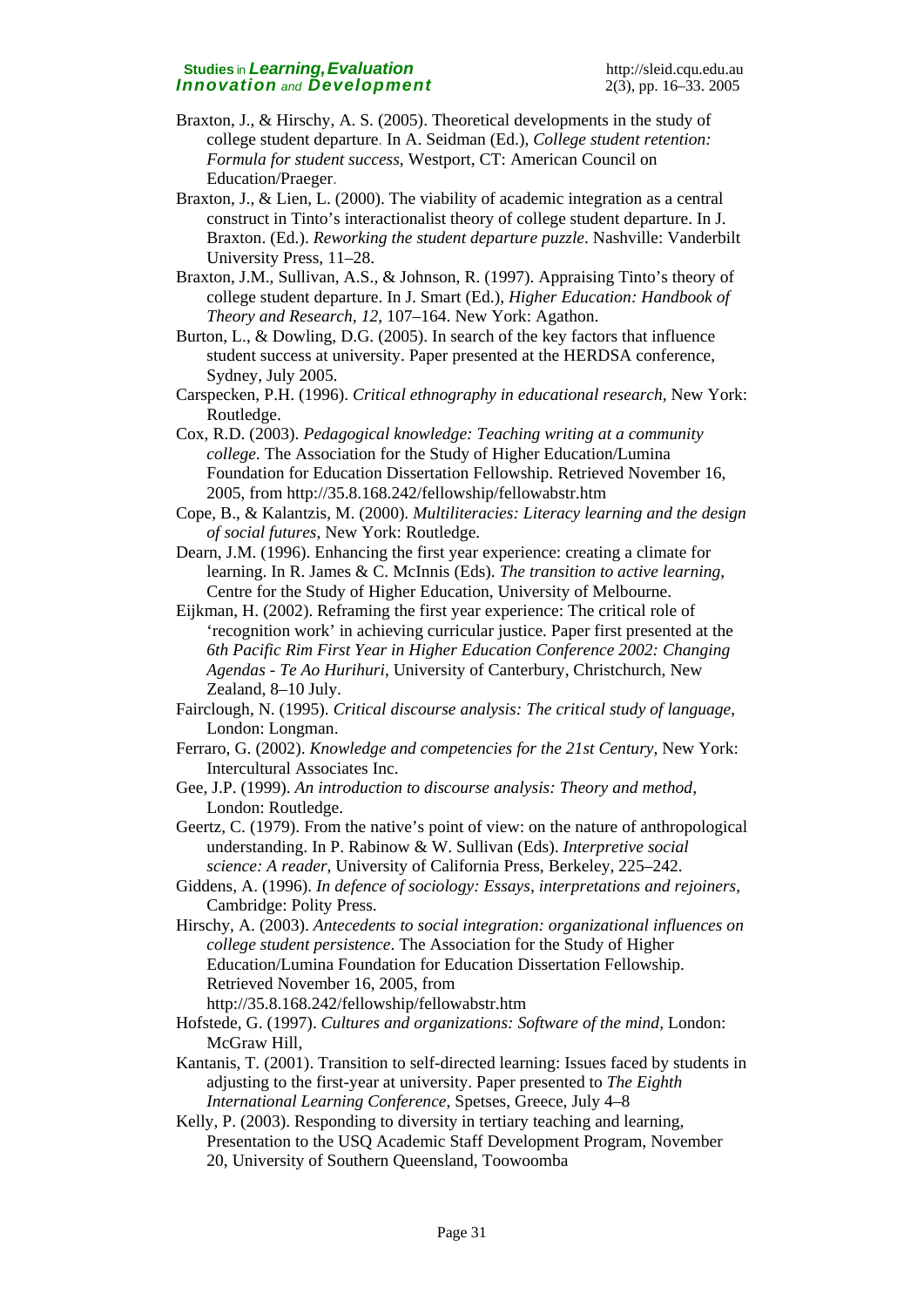- Kemmis, S., & McTaggart, R. (Eds). (1988). *The action research reader*, (2nd edn), Geelong: Deakin University Press.
- Kift, S., & Nelson, D. (2005). Beyond curriculum reform: Embedding the transition experience, Paper presented at the HERDSA conference, Sydney, July.
- Kirkpatrick, A., & Mulligan, D. (2002). Cultures of learning: Critical reading in the social and applied sciences. *Australian Review of Applied Linguistics*, 25(2), 73–100.
- Lankshear, C., Gee, P., Knobel, M., & Searle, C. (1997). *Changing literacies,* Buckingham: Open University Press.
- Lawrence, J. (2004). *University journeys: Alternative entry students and their construction of a means of succeeding an unfamiliar university culture*. Thesis submitted for the degree of PhD, University of Southern Queensland.
- Luke, A. (1999).Critical discourse analysis. In J.P. Keeves & G. Lakomski (Eds). *Issues in Educational Research*, Amsterdam: Pergamon.
- Mak, A.S., Westwood, M.J. Barker, M.C., & Ishiyama, F.I. (1998). *The Excell program: Excellence in experiential learning and leadership,* Brisbane: Lyonco.
- Martin-McDonald, K. (2000). *Finding meaning in being dialysis-dependent: A constructivist perspective. T*hesis submitted for the degree of PhD, University of Southern Queensland, Toowoomba.
- McInnis, C.; Hartley, R.; Polesel, J., & Teese, R. (2000). *Non-completion in vocational education and training and higher education*. Canberra: DEETYA.
- McInnis C. (2003). New realities of the student experience: How should universities respond. Keynote address delivered to the *25th Annual Conference of the European Association for Institutional Research*, Limerick, 24–27 August
- McLean, P. (2002). Accumulating cultural capital: A partnership promoting pathways to higher education. *Widening participation and lifelong learning, 4*(2), 39–47.
- New London Group (1996). A pedagogy of multiliteracies: Designing social futures. *Harvard Educational Review, 66*(1) 60–92.
- Pandian, A. (2001). Advancing literacy in the new times: happenings in contemporary Malaysia. In M. Kalantzis & A. Pandian (Eds). *Literacy matters: Issues for new times*, Malaysia: Common Ground Pty Ltd.
- Padilla, R., Trevino, J., Gonzalez, K., & Trevino, J. (1997). Developing local models of minority student success in college. *Journal of College Student Development*, *38*(2), 25–135.
- Pascarella, E., & Terenzini, P. (1991)*. How college affects students: Findings and insights from twenty years of research*. San Francisco: Jossey Bass.
- [Plourde, L.A.](http://web15.epnet.com/searchpost.asp?tb=1&_ug=dbs+0+ln+en%2Dus+sid+0390832D%2DE58A%2D429D%2DB9BB%2D4F91213A6C83%40Sessionmgr4+EC1F&_us=bs+%7Bconstructivism++and++education%7D+db+0+ds+%7Bconstructivism++and++education%7D+dstb+KS+hd+0+hs+0+or+Da) & [Alawiye, O](http://web15.epnet.com/searchpost.asp?tb=1&_ug=dbs+0+ln+en%2Dus+sid+0390832D%2DE58A%2D429D%2DB9BB%2D4F91213A6C83%40Sessionmgr4+EC1F&_us=bs+%7Bconstructivism++and++education%7D+db+0+ds+%7Bconstructivism++and++education%7D+dstb+KS+hd+0+hs+0+or+Da). (2003)**.** Constructivism and elementary preservice science teacher preparation: Knowledge to application**,** *[College Student](http://web15.epnet.com/hjafdetail.asp?tb=1&_ug=dbs+0+ln+en%2Dus+sid+0390832D%2DE58A%2D429D%2DB9BB%2D4F91213A6C83%40Sessionmgr4+EC1F&_us=bs+%7Bconstructivism++and++education%7D+db+0+ds+%7Bconstructivism++and++education%7D+dstb+KS+hd+0+hs+0+or+Da)  [Journal,](http://web15.epnet.com/hjafdetail.asp?tb=1&_ug=dbs+0+ln+en%2Dus+sid+0390832D%2DE58A%2D429D%2DB9BB%2D4F91213A6C83%40Sessionmgr4+EC1F&_us=bs+%7Bconstructivism++and++education%7D+db+0+ds+%7Bconstructivism++and++education%7D+dstb+KS+hd+0+hs+0+or+Da) 37*(3), 334–342.
- Postle, G., Taylor, J., Bull, D., Hallinan, P., Newby, L., Protheroe, W., & James, T. (1996). *Successful alternative entry students: Overcoming potential barriers to academic success,* Unpublished Study, University of Southern Queensland., Toowoomba.
- Schön, D.A. (1987). Educating the reflective practitioner: Toward a new design for teaching and learning in the professions, San Francisco: Jossey-Bass.
- Simmons, H. (1996). The paradox of the case study. *Cambridge Journal of Education, 26*(2), 225–241.
- Stake, R. (1994). Case studies. In N. Denzin & Y. Lincoln (Eds). *Handbook of qualitative research,* Thousand Oakes: Sage Publications, 175–188.
- Thomas, L. (2002). Student retention in higher education: The role of institutional habitus*. Journal of Educational Policy, 17*(4), 423–442.